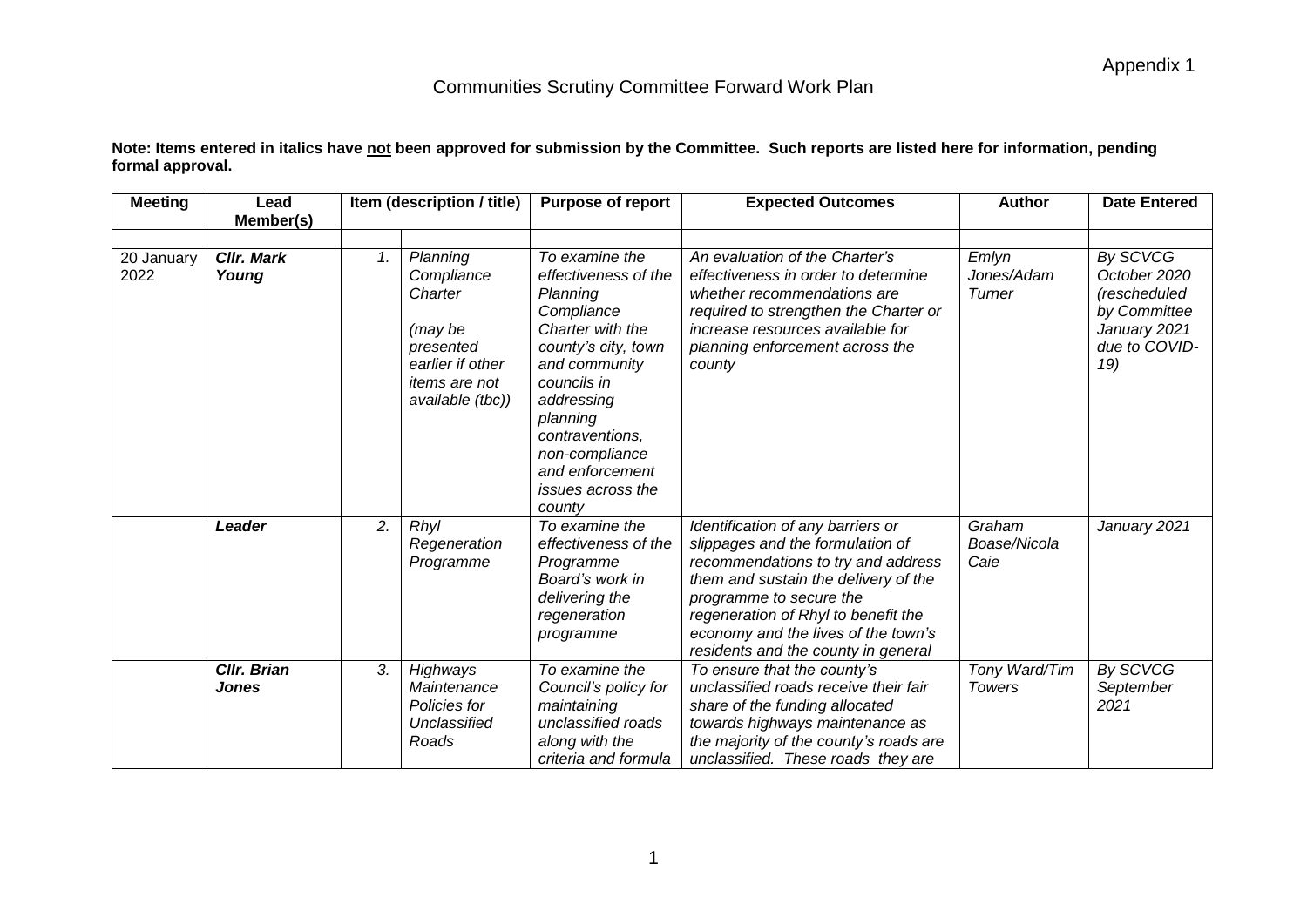| <b>Meeting</b> | Lead                                            |    | Item (description / title)                                               | <b>Purpose of report</b>                                                                                                                                                                                                       | <b>Expected Outcomes</b>                                                                                                                                                                                                                                                                                                                                                                                                                        | <b>Author</b>                                                                                                       | <b>Date Entered</b>                                                                 |
|----------------|-------------------------------------------------|----|--------------------------------------------------------------------------|--------------------------------------------------------------------------------------------------------------------------------------------------------------------------------------------------------------------------------|-------------------------------------------------------------------------------------------------------------------------------------------------------------------------------------------------------------------------------------------------------------------------------------------------------------------------------------------------------------------------------------------------------------------------------------------------|---------------------------------------------------------------------------------------------------------------------|-------------------------------------------------------------------------------------|
|                | Member(s)                                       |    |                                                                          |                                                                                                                                                                                                                                |                                                                                                                                                                                                                                                                                                                                                                                                                                                 |                                                                                                                     |                                                                                     |
|                |                                                 |    |                                                                          | that will be applied<br>for allocating and<br>spending the<br>additional funding<br>allocated towards<br>highways<br>maintenance in the<br>county                                                                              | key to delivering the Council's<br>connected communities corporate<br>priority and support resilience within<br>the communities.                                                                                                                                                                                                                                                                                                                |                                                                                                                     |                                                                                     |
|                | Cllr. Huw<br><b>Hilditch-</b><br><b>Roberts</b> | 4. | Safeguarding<br>Welsh place<br>names in<br>Denbighshire<br>(tbc)         | To detail the<br>Council's powers in<br>relation to<br>safeguarding<br>Welsh and<br>historical place<br>names in the<br>county                                                                                                 | A detailed examination of whether the<br>Council is fully utilising all its powers<br>in relation to safeguarding Welsh and<br>historical names in both the natural<br>and built environment to ensure that<br>Welsh names are not replaced or<br>displaced by English names                                                                                                                                                                    | Manon<br>Celyn/Liz<br>Grieve/Alan<br>Smith/Emlyn<br>Jones/Paul<br>Mead/Gary<br>Williams/Lisa<br>Jones/Tim<br>Dillon | By SCVCG<br>July 2021                                                               |
| 10 March       | Leader                                          | 1. | <b>Draft Tourism</b><br>Signage<br>Strategy for<br>Denbighshire<br>(tbc) | To examine the<br>draft Tourism<br>Signage Strategy<br>for the county<br>developed by the<br><b>Working Group</b><br>including potential<br>funding sources<br>and the anticipated<br>timescale for the<br>Strategy's delivery | The development of a tourism<br>signage strategy that complements<br>trunk road signage and technological<br>innovations in the field of tourism,<br>takes into account the aims of 'The<br>Wales Way' project, attracts visitors<br>and increases the value of tourism<br>spend in the county in line with the<br>corporate priority relating to the<br>Environment, and in-keeping with the<br>outcomes of Denbighshire's Tourism<br>Strategy | Mike<br>Jones/Peter<br><b>McDermott</b>                                                                             | March 2020<br>(rescheduled<br>due to COVID-<br>19 (Sept & Dec<br>20 & Sept<br>2021) |
|                | <b>CIIr. Mark</b><br>Young                      | 2. | Mistreatment of<br>Dogs                                                  | To examine the<br>extent of legal and<br>illegal dog sales                                                                                                                                                                     | Determination of whether working<br>relationships need to be strengthened<br>or improved in order to deal with any                                                                                                                                                                                                                                                                                                                              | Emlyn<br>Jones/Gareth                                                                                               | By SCVCG<br>September<br>2021                                                       |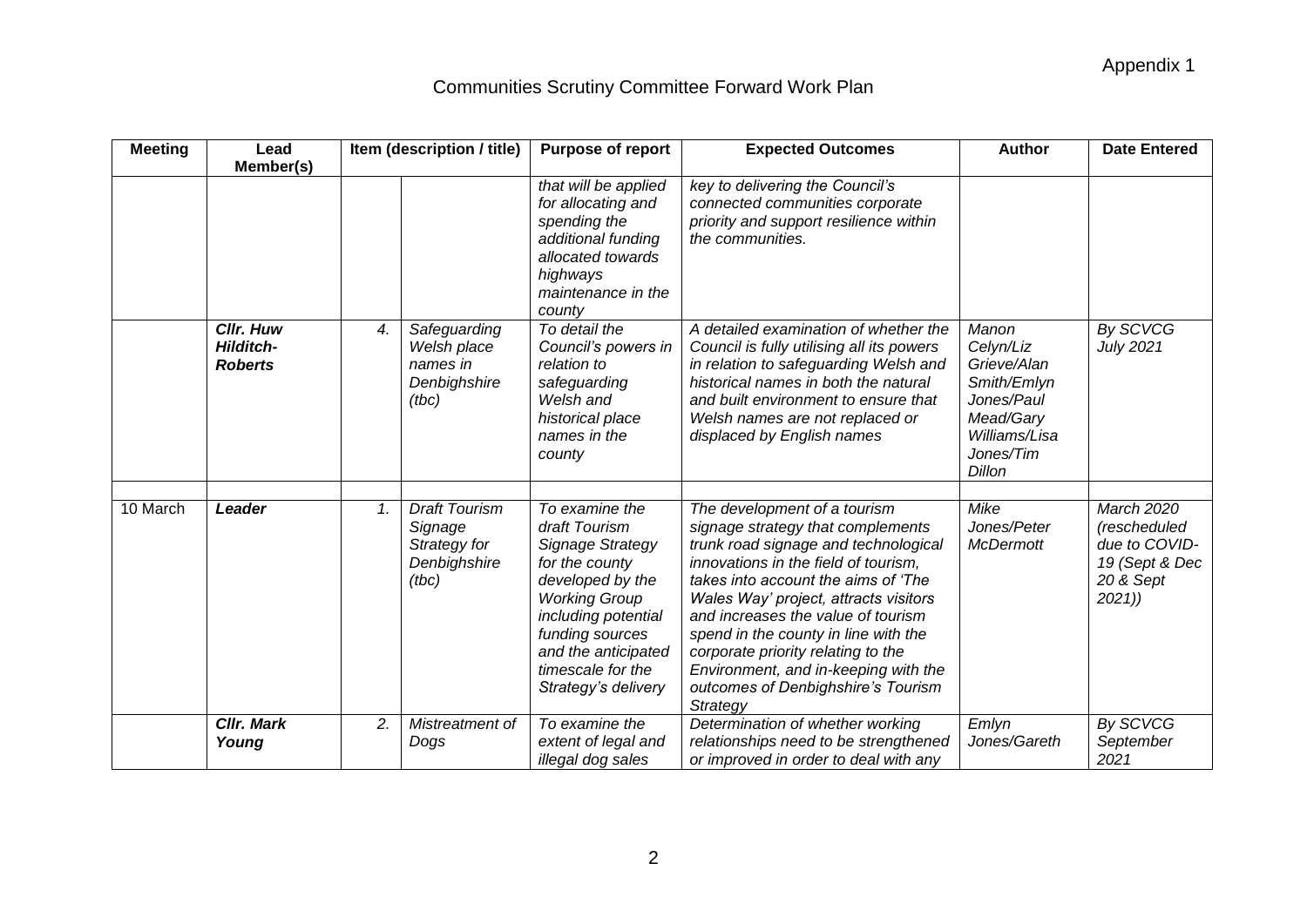| <b>Meeting</b> | Lead                               | Item (description / title)                                  | <b>Purpose of report</b>                                                                                                                                                                                                                                             | <b>Expected Outcomes</b>                                                                                                                                                                                                                                                                                                                                                                                      |                                              | <b>Date Entered</b>           |
|----------------|------------------------------------|-------------------------------------------------------------|----------------------------------------------------------------------------------------------------------------------------------------------------------------------------------------------------------------------------------------------------------------------|---------------------------------------------------------------------------------------------------------------------------------------------------------------------------------------------------------------------------------------------------------------------------------------------------------------------------------------------------------------------------------------------------------------|----------------------------------------------|-------------------------------|
|                | Member(s)                          |                                                             |                                                                                                                                                                                                                                                                      |                                                                                                                                                                                                                                                                                                                                                                                                               |                                              |                               |
|                |                                    |                                                             | within<br>Denbighshire<br>(particularly during<br>the COVID-19<br>pandemic)-<br>including the<br>number of<br>complaints<br>received.<br>investigated and<br>substantiated and<br>how various<br>agencies work<br>together to tackle<br>any problems are<br>reported | problems or deter future problems in<br>relation to this matter with a view to<br>supporting the viability of properly<br>licensed traders to operate thus<br>reducing the suffering of the animals                                                                                                                                                                                                           | Roberts/Glesni<br>Owen                       |                               |
| 30 July        | <b>CIIr. Mark</b><br>Young         | Second Homes<br>3.<br>and Short-Term<br><b>Holiday Lets</b> | To examine the<br>planning<br>requirements in<br>relation to these<br>types of<br>properties/dwelling                                                                                                                                                                | Determination on whether the<br>requirements of Planning legislation<br>in relation to these types of properties<br>are sufficiently robust and are<br>effectively applied to ensure that local<br>residents are not deprived of the<br>availability of affordable properties to<br>buy or rent in Denbighshire. This will<br>support the delivery of the Council's<br>Corporate Priority relating to Housing | Emlyn<br>Jones/Paul<br>Mead/Angela<br>Loftus | By SCVCG<br>September<br>2021 |
|                |                                    |                                                             |                                                                                                                                                                                                                                                                      |                                                                                                                                                                                                                                                                                                                                                                                                               |                                              |                               |
| 8<br>September | <b>CIIr. Tony</b><br><b>Thomas</b> | Wildflower<br>1.<br><b>Meadow Project</b>                   | To:<br>evaluate the<br>l(i)<br>effectiveness of<br>the steps taken                                                                                                                                                                                                   | (i) To secure the delivery of the<br>expected outcomes which will<br>support the realisation of the<br>Council's corporate priority                                                                                                                                                                                                                                                                           | Tony<br>Ward/Emlyn<br>Jones/Joel<br>Walley   | September<br>2021             |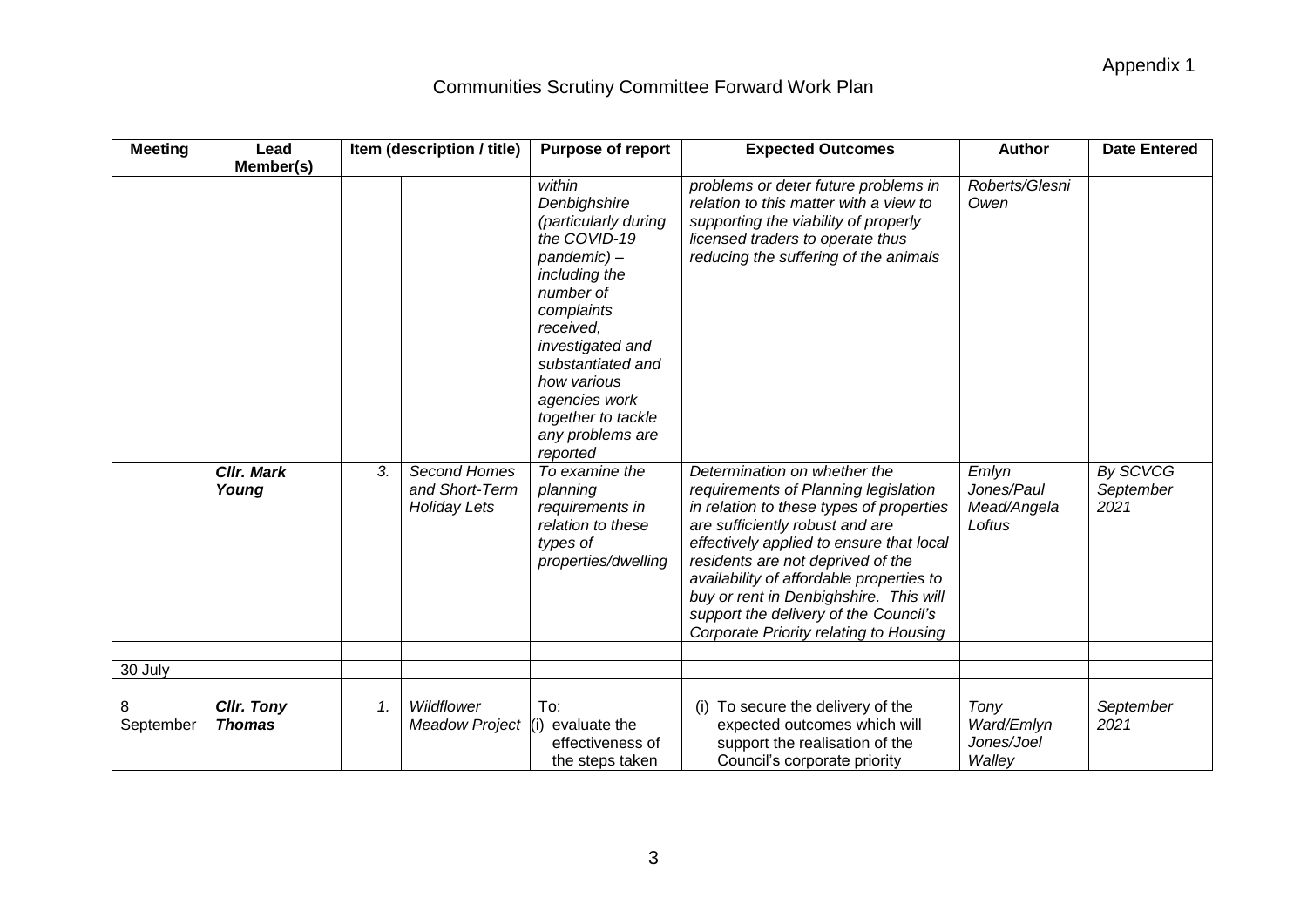Appendix 1

# Communities Scrutiny Committee Forward Work Plan

| <b>Meeting</b>    | Lead                        |    | Item (description / title)                           | <b>Purpose of report</b>                                                                                                                                                                                                                                                    | <b>Expected Outcomes</b>                                                                                                                                                                                                                                                                                                                                                                                                    | <b>Author</b>                             | <b>Date Entered</b> |
|-------------------|-----------------------------|----|------------------------------------------------------|-----------------------------------------------------------------------------------------------------------------------------------------------------------------------------------------------------------------------------------------------------------------------------|-----------------------------------------------------------------------------------------------------------------------------------------------------------------------------------------------------------------------------------------------------------------------------------------------------------------------------------------------------------------------------------------------------------------------------|-------------------------------------------|---------------------|
|                   | Member(s)                   |    |                                                      | to improve<br>engagement and<br>increase publicity<br>with all<br>stakeholders in<br>relation of the<br>project;<br>(ii) consider the<br>progress made<br>to date in<br>delivering its<br>expected<br>benefits; and<br>seek members'<br>(iii)<br>support for the<br>Project | relating to the Environment as<br>well as contributing towards the<br>delivery of its Ecological and<br>Climate Change Strategy; and<br>(ii) Re-inforce elected members'<br>support for the project and its<br>aims and objectives to enable<br>them to explain to residents the<br>rationale behind the project and<br>how it contributes towards the<br>wider national environmental,<br>health and well-being objectives |                                           |                     |
| 20 October        |                             |    |                                                      |                                                                                                                                                                                                                                                                             |                                                                                                                                                                                                                                                                                                                                                                                                                             |                                           |                     |
|                   |                             |    |                                                      |                                                                                                                                                                                                                                                                             |                                                                                                                                                                                                                                                                                                                                                                                                                             |                                           |                     |
| 8<br>December     |                             |    |                                                      |                                                                                                                                                                                                                                                                             |                                                                                                                                                                                                                                                                                                                                                                                                                             |                                           |                     |
|                   |                             |    |                                                      |                                                                                                                                                                                                                                                                             |                                                                                                                                                                                                                                                                                                                                                                                                                             |                                           |                     |
| June/July<br>2023 | Cllr. Brian<br><b>Jones</b> | 1. | Llangollen Car<br><b>Park Tariff Pilot</b><br>Scheme | To outline the<br>effectiveness of the<br>pilot scheme for<br>varying car park<br>tariffs in Llangollen                                                                                                                                                                     | Identification of lessons learnt from<br>the pilot scheme's implementation<br>and operation in readiness for the<br>introduction of similar schemes in<br>other areas in future                                                                                                                                                                                                                                             | Emlyn<br>Jones/Mike<br>Jones/Peter<br>Lea | January 2021        |

**Future Issues**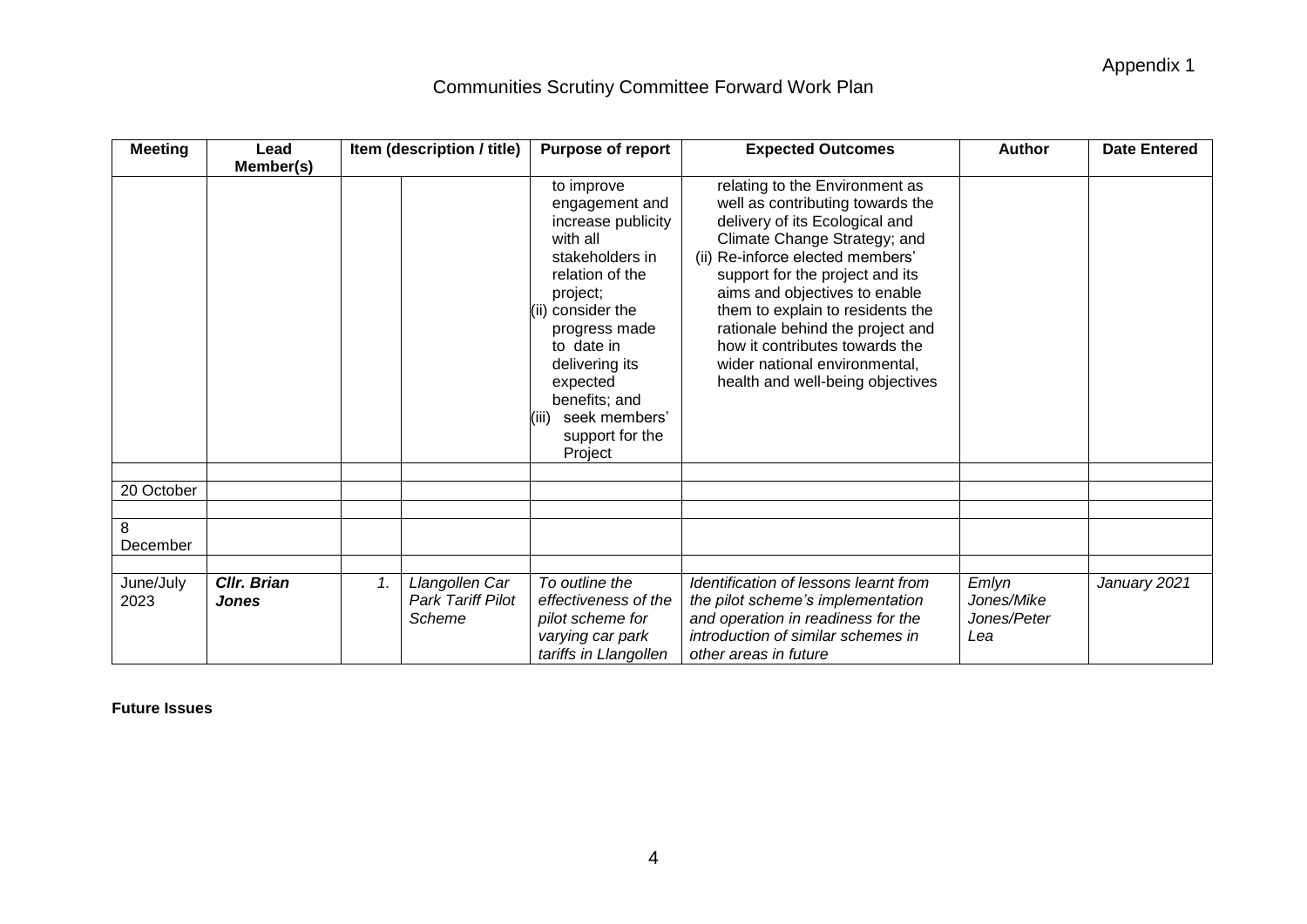Appendix 1

## Communities Scrutiny Committee Forward Work Plan

| Item (description / title)<br><b>Purpose of report</b> |                                            | <b>Expected Outcomes</b>            | <b>Author</b> | Date           |
|--------------------------------------------------------|--------------------------------------------|-------------------------------------|---------------|----------------|
|                                                        |                                            |                                     |               | <b>Entered</b> |
| Flood Risk Management and                              | To present the findings and conclusions of | To identify methods and make        | Tony          | December       |
| Riparian Land Ownership                                | the Task and Finish Group established to   | recommendations in relation to      | Ward/Wayne    | 2020           |
|                                                        | examine methods of strengthening           | the provision of clear              | Hope          |                |
| $ (late 2021 tbc)$                                     | interaction and working relationships      | communication channels, building    |               |                |
|                                                        | between public flood risk management       | levels of mutual trust, and         |               |                |
|                                                        | authorities and riparian landowners        | strengthening working               |               |                |
|                                                        | across the county                          | relationships between public flood  |               |                |
|                                                        |                                            | risk flood management authorities,  |               |                |
|                                                        |                                            | riparian landowners and their       |               |                |
|                                                        |                                            | representatives to ensure effective |               |                |
|                                                        |                                            | management of watercourses with     |               |                |
|                                                        |                                            | a view to reducing the risk of      |               |                |
|                                                        |                                            | flooding in future                  |               |                |

#### **For future years**

#### **Information/Consultation Reports**

| Information /           | Item (description / title)         | <b>Purpose of report</b>                 | Author(s)                          | <b>Date Entered</b> |
|-------------------------|------------------------------------|------------------------------------------|------------------------------------|---------------------|
| <b>Consultation</b>     |                                    |                                          |                                    |                     |
| <b>INFORMATION</b>      | <b>Community Impact Assessment</b> | To present the findings of the community | <b>Geraint Davies/James Curran</b> | December            |
| (for circulation late)  | on the communities of Rhewl        | impact assessment undertaken following   |                                    | 2020                |
| 2021 the once COVID-    | and Llanynys                       | the closure of Ysgol Rhewl as agreed as  |                                    |                     |
| 19 restrictions permit  |                                    | part of the modernising education        |                                    |                     |
| the work to take place) |                                    | programme                                |                                    |                     |